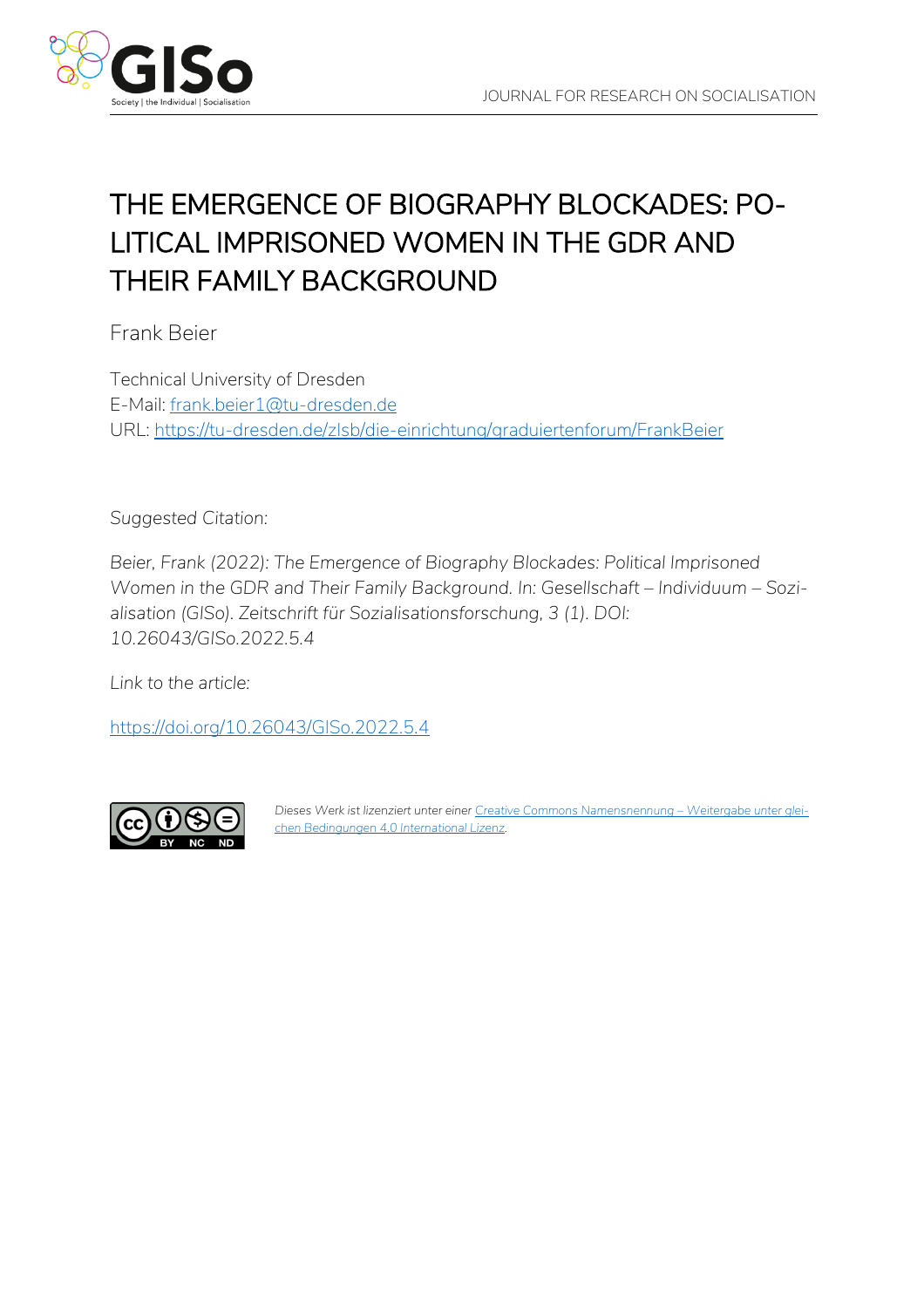

# THE EMERGENCE OF BIOGRAPHY BLOCKADES: PO-LITICAL IMPRISONED WOMEN IN THE GDR AND THEIR FAMILY BACKGROUND

# Frank Beier

*There are only a few approaches in socialization theory that give empirical insights into the processes of growing up in an autocratic system. However, political regimes like the former German Democratic Republic (GDR) have (had) only limited control over private family structures. Thus, the different family backgrounds of women who were part of the opposition movement and imprisoned because they tried to (illegally) migrate to West Germany will be illustrated in this paper. The study consists of biographical narratives with women born in the 1940s, '50s, and '60s. The very different family backgrounds of these women influenced the acquired strategies to deal with the autocratic system. However, these strategies can fail or become ineffective in different life circumstances leading to biographical blockades. I argue that biographical blockades can be considered as a key concept to explain high-risk emigration decisions.* 

*Keywords: Biography research; GDR; migration; flight; political prosecution*

## 1. FAMILY AND SOCIETY IN THE GDR: PRI-VATE AND PUBLIC SOCIALIZATION CON-TEXTS

Families can be seen as draw-back zones in dictatorships. The power of political regimes is more limited in private spheres than in public institutions. In the former socialist state of the German Democratic Republic (GDR), the so called "withdrawal into the private" (Neubert 1998, 143) was a common strategy to deal with the political claims which were common in nearly every state institution. This does not mean that the state did not try to interfere in family affairs as well, proclaiming that the separation of private and public spheres were relicts of a bourgeois ideology (Lemke 1991, 87). Social politics as well as propaganda and observations by unofficial and official members of the secret service framed the everyday life of families massively. However, the socialist family ideal remained an empty slogan for most citizens and in fact most families remained in a specific "non-public sphere" in which "entirely different semantics were enforced" (Alheit et al. 2004, 28, own translation). For lack of an autonomous public sphere, individual private spheres were used for expressing dissatisfaction and critique of the system, which was uttered even by those who identified themselves with the socialist society (Geulen 1998). In most cases, this was endured by the system. Furthermore, the ongoing critique of the system can be described as a "culture of constant grumbling" (Fulbrook 2005, 269) on the one hand, while "on the other hand, the channels of complaint were intended to be individual, rather than collective, in character" (ibid.). Socialization processes were framed by both the political socialist claims in the holistic and state controlled public sphere and the unofficial fragmented private spheres full of critique, ironic jokes, and dissatisfaction with the socialist political regime. While taking part in public political actions and rituals like demonstrations or faked elections were part of the common civil duties, most people, however, withdrew simultaneously into respective private spheres without any further political participation. In this sense, Christiane Lemke speaks of an "unpolitical political culture" (1991, 61) in the GDR. This double culture massively framed socialization in the GDR and most people learned to deal with the autocratic system. Since the Berlin Wall had been built in 1961, the people of the GDR had only a few chances to leave the country. Migration thus was a biographical non-option. This led to an increasing oppositional movement of people who tried to leave the country in the direction of West Germany in the 1970s and '80s (Wolle 1999). However, migration and flight decisions from East Germany were very risky. The border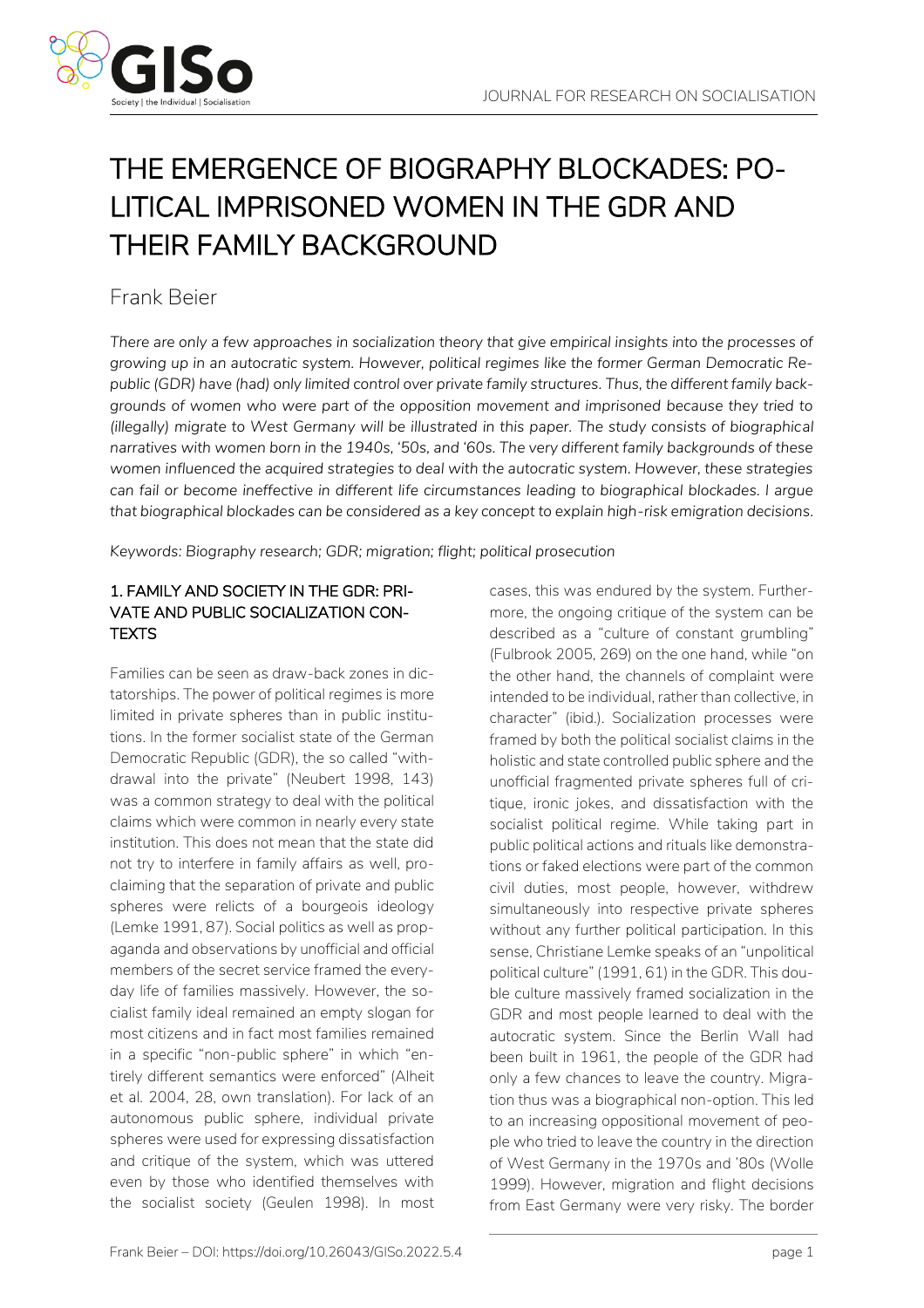

police had a firing order to prevent people without a permission from passing the state border. People who tried to "illegally" migrate to West Germany were seen as political enemies and could be sentenced to prison.

In this paper, I will focus on the family background of women who nevertheless tried to overcome the socialist border regime and therefore were seen as political enemies by the GDR authorities. Their family background shaped the way these women related to the public sphere and the socialist claims which were expressed in nearly every public institution. The socialist regime explained the development of an oppositional consciousness or so-called renitent behavior with wrong socialization influences, such as bourgeois and civic family conditions, western media consumption, religion, oppositional youth-cultures, and so on (Lemke 1991; Michalzik 1994). In contrast to that simplifying explanation, the results of this research project reveal that migration and flight decisions can neither be solely explained by failed indoctrination, nor by specific oppositional socialization processes. Instead, flight and migration decisions of former female political prisoners will be reconstructed in their biographical framing. I will first outline the specific life course regime of the GDR, showing that the establishment of a life course was an important governmental practice of the autocratic system, which enforced the socialist ideology in the everyday life. The normal biography of women in the GDR will be illustrated, which included living in a family as a dominant cultural pattern. Secondly, several research projects will be discussed, which have revealed that family and other private spheres can be considered as separated social spheres in which more or less coherent self- and world-concepts were deliberated. Social history is perceived through family history (Rosenthal 2000). Thirdly, it will be illustrated with empirical examples, how coherencies and incoherencies between the life course regime and family backgrounds caused different strategies to cope with the autocratic system. Thus, I will argue that there is an indirect connection between family background, socialization, and the decision to leave the country, as it shaped the way these women acquired strategies to deal with the autocratic system leading to blockades in their biography.

### 2. THE LIFE COURSE REGIME IN THE GDR: NORMAL BIOGRAPHY AS A GOVERNMEN-TAL PRACTICE

The GDR was an autocratic state based on socialist ideology. Nearly every social area (including culture, education, economy, or law) was connected with the political agenda. Without going into historical details, it can be remarked that the women in this research sample belong to the so called "Freie Deutsche Jugend (FDJ)" generation (Fulbrook 2006). The Berlin Wall was built when these women were children or young adolescents. They belong to the first generation that fully experienced the socialist education system, including political youth mass organizations, without the realistic alternative to simply emigrate to West Germany in their future life course (Völter 1996). The experiences of this generation were different than the war and post-war experiences of their parents and grandparents (Geulen 1998). This was particularly true for females: On the one hand women in this generation benefited from the educational expansion in the 1950s and '60s and had better chances for social advancement than their mothers and grandmothers before (Fulbrook 2006; Miethe 2007). On the other hand, state regulations and institutions had a major impact on life course decisions leading to a specific life course regime (Beier 2018). Following Lutz Niethammer, one can call this kind of regime "biocracy," which refers to the "direct bureaucratic administration of the course, shape and content of individual life histories" (1996, 380, own translation).

Nevertheless, there is no doubt that GDR authorities had already realized many emancipatory rights of women in the 1950s and '60s (Meier 1991). However, those rights had not been the result of a social movement and the change of power due to a general cultural shift: "There was no student and no women movement in the GDR which – like in western industrial states – fundamentally questioned civic life forms and tried to change traditional family values" (Huinink /Wagner 1995, 152). Instead, the concept of women was intertwined with the political agenda of the GDR. Labor work was a crucial part of the socialist ideology (Grunenberg 1990) and, in consequence, the integration of women into the labor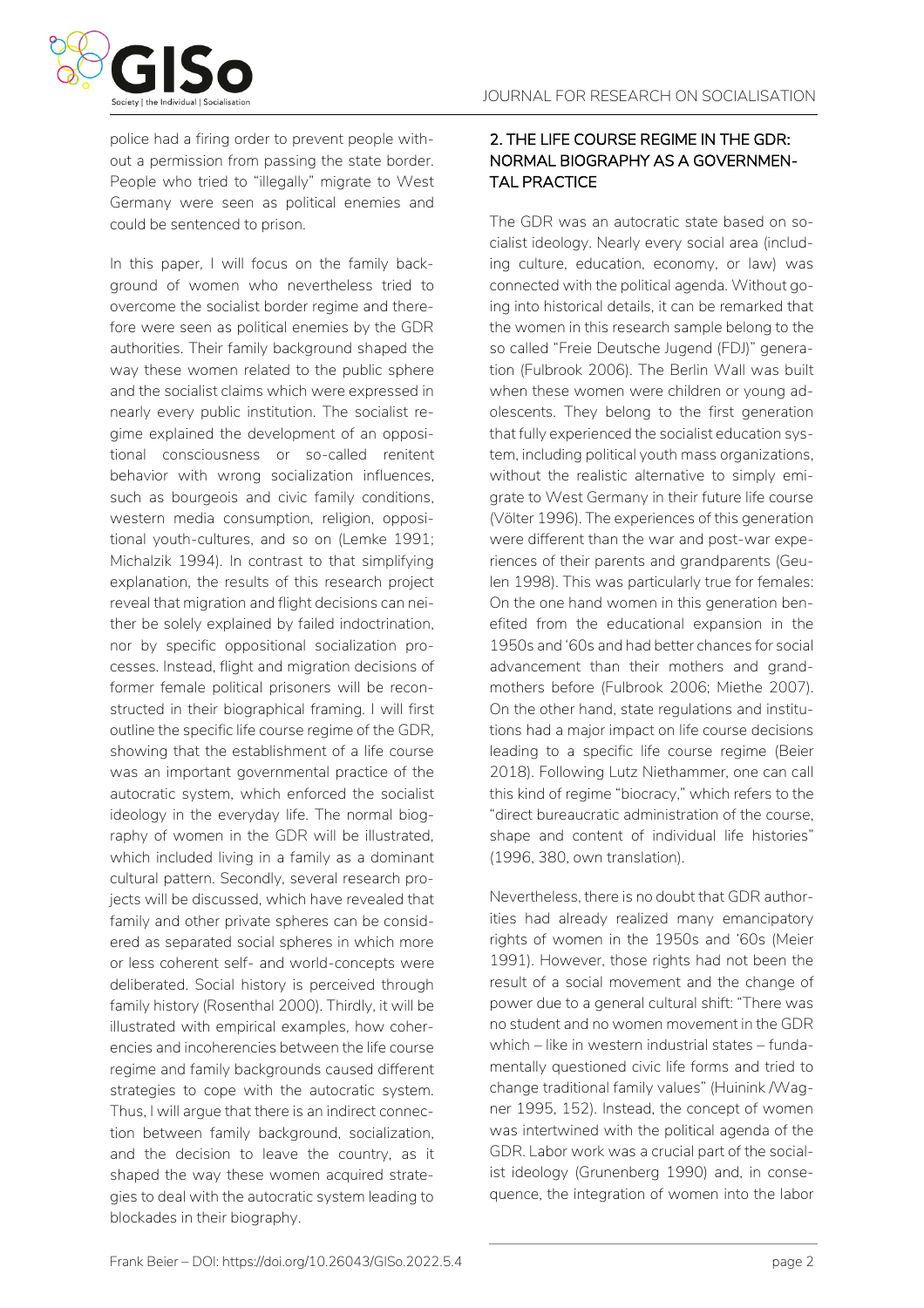JOURNAL FOR RESEARCH ON SOCIALISATION

market represented a central goal of the socialist policy.

*"Women were pictured, too, in overalls and hard hats, driving trucks, cranes and operating heavy machinery. This signified one crucial area of change in gender constructions in 'actually existing socialism'" (Fulbrook 2005, 141).*

While women achieved many opportunities and chances for participation on the one hand, there were restrictions and burdens for women in the GDR on the other (Trappe 1996). The very narrow concept of the so-called socialist women, including them to be workers and mothers at the same time, led to specific life courses with the social assignment to detach themselves from their birth families early, to start a family and a household while beginning their labor career at the same time (Schwartz 2005; Meier 1991). Johannes Huninik and Michael Wagner (1995) point out that marriage and parentship were important preconditions to get access to an own flat, since there was only a limited number of living spaces. Starting a family within the early twenties was the matter of course for many young GDR citizens. To live in a family was the dominant and robust cultural pattern in the GDR, leading to "missing alternatives to family mode of lives in the individual biography and relatively stable life course perspectives" (ibid., 147). Family life thus had an ambivalent character for the system: Political influence was more limited in families than in public spheres, but families were also a major social integration mechanism, leading to a widespread normal biography which followed quite similar trajectories. Alternative live plans were politicalized and were considered as an offense to socialist culture. This was particularly the case when young adults orientated themselves towards western youth culture (Janssen 2010). Apart from that, political engagement in socialist organizations and collective actions were often preconditions for higher education (Geißler 2008; Nagel et al. 2005). The relation of subject and society was justified with a theory of socialism and left only little room for individualized life plans and a public discourse of life alternatives.

One can assume that the socialist regime was not successful in socializing so called socialist personalities on a bigger scale, but the normal biography was well-spread including the undoubted self-concept of being a female labor worker and mother at the same time as well as the world-concept of a society which supported family living forms. With this, women were well integrated into socialist society. Supporting family structures (e.g. with free childcare institutions, privileges for married people, and so on) belonged to the crucial legitimation of socialist society, but it was also a more or less private area where different worldviews could be deliberated and transferred from generation to generation.

#### 3. FAMILY STRUCTURES AND LIFE HISTO-RIES IN THE GDR: STATE OF RESEARCH

There have been several studies that showed that the intergenerational negotiation of historical events influenced the way in which people dealt with the political system of the GDR. Simone Kreher analyzed in her case study women of three generations in the GDR that share a remarkable stable common intergenerational leitmotif in their biographies which seems way more important than the socialist educational influences (2002, 197). Kreher follows a historical-sociological biography research approach (Rosenthal 2000), displaying the mediation of social history by the family background in various case studies. The results show that there exist more or less unconscious adoptions of behavior patterns (Dausien 1997) which are transmitted from one generation to the other.

Karin Bock (1999, 2006) analyzed the political socialization processes in the biographies of three generations within East German families in her study. Her argumentation inverts the existence of continuous and discontinuous socialization processes as well as the differentiation between the influence historical events and societal change have on the two types of family. In discontinuous socialization processes, family members looked for emancipation, coping strategies with new historical challenges and opportunities, or even social acknowledgement. In these cases, the younger generation handled their lives differently than their parents, leading to an engagement and confrontation with the political system. In contrast, the division between private and public spheres remained very important in continuous socialization patterns, regardless of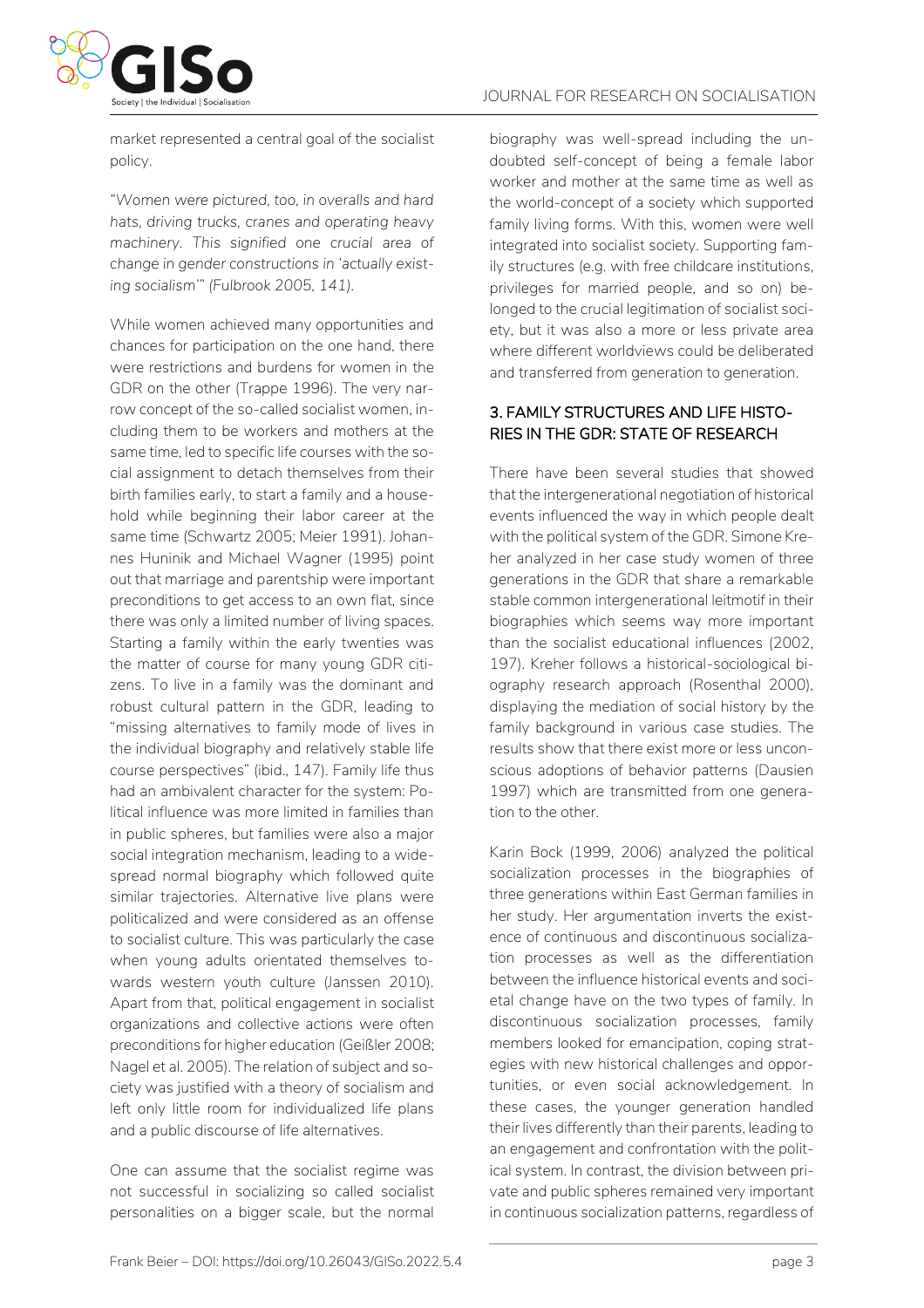

political events or societal change. In these cases, family values remained more important than the societal environment (also Alheit et al. 2004).

In the two studies of Ingrid Miethe (1999, 2002, 2006) and Dieter Geulen (1998), discontinuous processes seem to be more relevant in explaining why people identified with the system or developed an oppositional action frame. Geulen conducted biographical group interviews with different cohorts (born in the 1940s, '50s, and '60s) of people who belonged to the academic milieu of the GDR. He also states that separation processes from the parents could lead to an identification with the state ideology, especially in the 1950s cohort. This indicates that identification with the system was moderated by the detachment of the family background and the question how the younger generation would participate in the new socialist society that offered opportunities but also restrictions which were very different from those that their parents and grandparents have experienced in their lives so far. However, Miethe argues that oppositional actions in the GDR referred to some extent to the family history as well. "For different types of women, different parts of the family history were found to have different crucial functions" (2002, 221). In the case of some women, engagement in an oppositional women group was framed by the motive to act differently towards an unjust totalitarian system than her parents did during National Socialism. For some others, it was a coping strategy to deal with domestic violence experiences or a way to deal with these repressions of the GDR regime.

All of the studies demonstrate that the political socialization is a rather active than passive process. The effect of family structures depends on the coping strategies which were developed to balance public and private spheres. It raises the question how oppositional women experienced the socialist society and the narrow socialist life course regime and how it can be explained that these women distanced themselves from the GDR in such a way that they were willing to take the high risks of migration and flight. I tried to find answers to this question by conducting biographical interviews with women who were former political prisoners in the GDR. In the next chapter, the sampling and research strategy will be described briefly.

#### 4. SAMPLE OF THE STUDY

Between 2012 and 2014, 18 biographical narrative interviews (Schütze 1983) with women who opposed the border regime of the GDR and tried to leave the country to West Germany were conducted. 17 of them were subsequently convicted as political enemies and incarcerated. The interviews lasted between one and a half and seven hours and were recorded and transcribed with GAT2 (Selting et al. 2009). The imprisonment was a big burden for all of the women and their self-identity (Richmond 2010), leading to major biographical consequences still relevant in the present (Punamäki et al. 2010). This may be one reason why it was hard to find women who were willing to give an interview. It was only possible to find interview partners because of the support of a woman who led an association of former political imprisoned women. With her recommendation, other women agreed to take part in the interview study, while other sample strategies have failed before. The interviews were used each time to ask for further potential interview partners which worked out in some cases (snowball sampling). However, this sample strategy contains the large disadvantage that it only represents the different perspectives of those women who were chosen by others and who managed to migrate to West Germany. It can be assumed that biographies of women who were released in the GDR have had different outcomes. Despite those restrictions, the sample allows us to reconstruct the biographies of women who tried to flee or (illegally) migrate to West Germany, although the biographical costs were very high. Six of the 18 interviewed women were born in the late 1940s, eleven women were born in the '50s, and one woman was born in the '60s. Most of the women were in their early or midtwenties when they were imprisoned (in the 1970s and early '80s). Following an approach of symbolic interactionism, the biographies were analyzed with reconstructing structural processes of life courses by the methods proposed by Fritz Schütze (1983, 2016). All biographical narratives were divided in narration segments and analyzed sequence by sequence to reconstruct the biographical overall shape of the life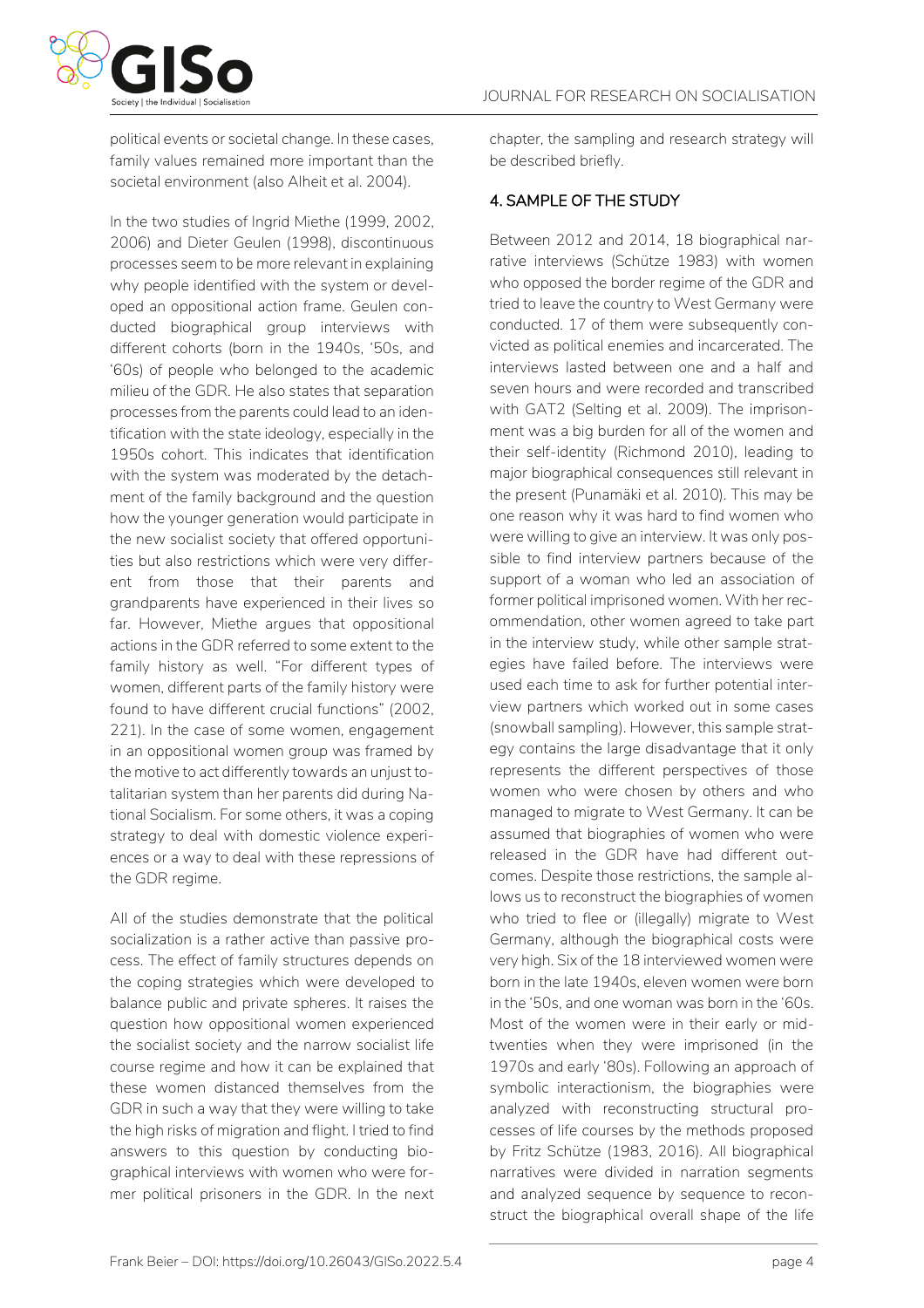

histories. With a focus on the results of the empirical investigation, the presentation of the results will be limited to central analytical categories in the next chapter, which will be illustrated with some data examples.

### 5. ADAPTED, CONFORMAL, AND OPPOSI-TIONAL BACKGROUNDS OF POLITICAL IM-PRISONED WOMEN AND THEIR BIOGRAPHICAL MEANING

The women in the interview study have had quite different family backgrounds. In most cases, the women describe their parents as somehow adapted to the autocratic system, although they were critical of some aspects. In three cases, the women grew up in a family which was engaged in the Socialist Central Party and supported the socialist regime. Here especially, the fathers and grandfathers are described as political advocates of the system with a rather long family history connected to communist movements. In five cases, the women grew up in a rather oppositional family context. Those families separated themselves from the public sphere as far as possible. In one case, the father of the interviewed woman in the sample was himself imprisoned because of political reasons when she was fourteen. Examples for all three kinds of family backgrounds will be presented in the following chapters, discussing how they shaped the way the women related to private and public spheres while growing up.

#### 5.1 Adapted Family Background: Family Missions and Coherence to the Life Course Regime Leading to Blocked Normal Biographies

As stated before, we can consider that most families in the GDR found a way to arrange themselves with the political system in the GDR and found private niches in their everyday life. We can speak of a normalization processes (Madarász 2013, 54) that framed the lives of most GDR citizens which led to a silent approval of the system, although there was constant grumbling and critique in the private spheres about rare goods, limited travel opportunities, or political participation. Women who did not perceive any conflicts with the socialist society in their family life emphasized usually already at the beginning of their biographical narratives that their childhood was

"normal," "sheltered," and "happy." Mrs. Bürger (born in the middle 1950s), for example, began her biographical narration just not by mentioning the socialist system but the more important rural context of her socialization: "We grew up in a village and developed as it was typical in rural spaces." A major socialization background is the expectation of her not to bring shame to the family, e.g. by pre-marital pregnancy. All in all, Mrs. Bürger is not mentioning any bad influences on her socialization process by state authorities or public educators. Instead, she states to have enjoyed the offers of the socialist organizations in which she actively took part, even feeling proud.

This is quite similar to the case of Mrs. Gaspar (born in the late 1940s). In the interview, she, for example, recounts the following:

*"I was, you know, not sad or something like that – since we did not have any contact to the West, I was satisfied with everything; and in school, they cared about the children a lot; there were the "Pioniere" [youth organization] and everything; later FDJ; ehm, I have to say my childhood was nice."* 

The "nice" and "sheltered" childhood is accompanied by a close relationship to the parental generation which is eager to enable their daughters to live a good and secure life in the GDR. Family delegations in the form of imposing missions on descendants can often be found in these narratives. Mrs. Gaspar, for example, explains that her future life planning was entirely determined by her parents: "Actually, we did not think about it – we did what our parents told us to do."

The parents of Mrs. Bürger, for example, arranged and organized her marriage when she was about twenty years old. After the marriage, her son was born and a tough time began because she had to arrange work and childcare obligations. Her marriage remained unemotional for her, although she shared a friendship with her husband. Mrs. Gaspar and Mrs. Bürger followed the family mission. They did not question following the sequences of a normal biography and tried to fulfill parental and public expectations (Mrs. Gaspar followed the vocational training plan of her parents; Mrs. Bürger started a family including an arranged marriage). These women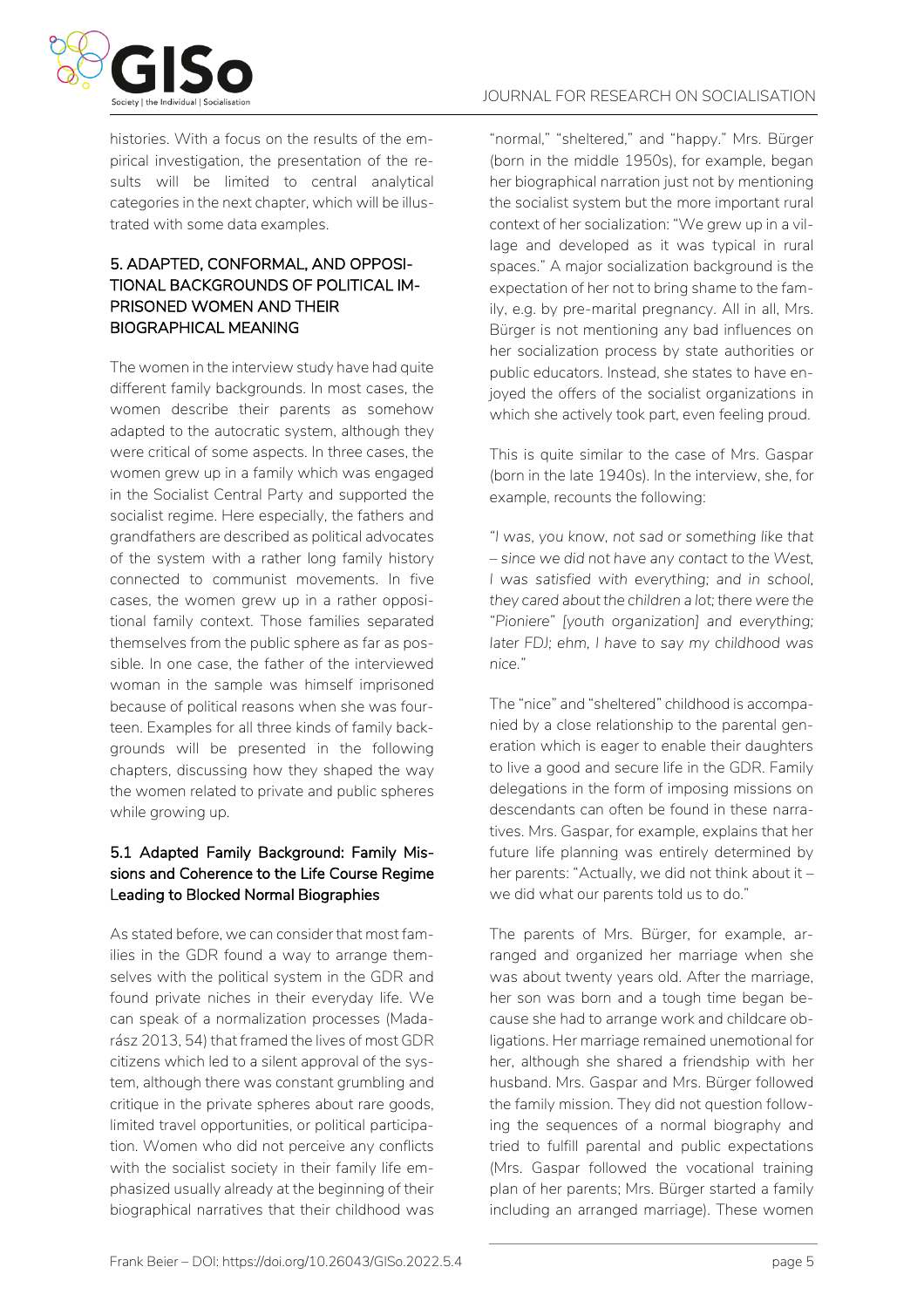

followed an institutional expectation pattern "in which persons are following up institutionally shaped and normatively defined courses of life" (Schütze 2016, 86).

Neither did West Germany play a role in their future life plans, nor did these women perceive any political restrictions. These narratives do not provide any explicit affirmation of socialist ideology or politics but a general identification with private living opportunities and culture (Nagel/Riemann 2018). With the detachment of the parental household, these women faced the challenge to fulfill the family mission and to integrate themselves into the institutional pattern of the GDR society.

In these cases, a specific life crisis leading to a breakdown of the institutional life pattern caused the basic change in their life histories. In some cases, husbands who looked critically at the regime and criticized the narrow life perspectives in the GDR created major conflicts within their marriages. Other women suffered from unexpected disadvantages of the regime or the loss of a close family member. In all instances of the study in which women were well integrated in the institutional patterns of a normal biography, the decision to leave the GDR for West Germany was framed by the feeling that the so far prevalent normal life could not be accomplished in the GDR anymore. The decision to migrate or flee to West Germany was therefore not fueled by the hope for a better and more fulfilling life but rather by a desire to restore normality. In the cases of Mrs. Bürger and Mrs. Gaspar, it was the male partner who rebelled against the socialist system and who wanted to emigrate. Both women did not agree at first, only after they had perceived the first sanctions and disadvantages caused by the police and the secret service. These women were shocked by the repression and the breakdown of their institutional expectation pattern. By then, the perceived coherence between the public and the private sphere was over and these women did not know how to deal with the new situation. To restore a normal family life and to fulfill the family mission of their parents seemed hardly possible in the GDR anymore, so they took action to leave the GDR.

The missions which were provided by the parents to their daughters caused the integration of these women into to GDR society and to the institutionalized life course regime. Thus, the security of state socialism was a worthy resource for them. Although they did not share the exaggerated political claims of this specific socialist way of life, public institutions helped to arrange everyday-life and to achieve future goals. They succeeded in doing so – until some sort of crisis began, leading to a breakdown of institutional patterns. In this sense, these women's exit-decisions were framed by a crisis and a trajectory of suffering. The institutions they had relied on so far got out of reach or lost relevance for them for different reasons. These women shared a blocked normal biography. In line with the findings of the reported studies, we can speak of an intergenerational continuous socialization which resulted in an integrative socialization pattern, which does not lead to individualized life-plans or an intense confrontation with political topics. It might be interesting that in my sample most of the women belong into this category. Opposing the border regime was thus more a reaction to a life-crisis than an active political act of regime enemies.

#### 5.2 Conformal Family Background: Adolescent Crisis and Confrontation with Society Leading to Inhibited Individualization

In contrast to this, there are women with conformal family background who perceived a severe discrepancy between the official and the private sphere. For those women, the life histories of their parental or grandparental generation were at no point a convincing model for their own lives. Detachment and adolescence crisis play a major role in their narratives, leading to discontinuous socialization processes and disintegration. These women often talk of a split childhood: the nice and harmonic early childhood within the family relation and the conflictual later childhood, when politics started to matter. In strong contrast to the narratives of Mrs. Gaspar and Mrs. Bürger, they explicitly talk about their ambiguous school experiences and the insincere talk in school which they could not identify with. In the interview, Mrs. Sommer (born in the late 1940s) – a daughter of a high ranking employee of the central socialist party (SED) – states e.g. the following about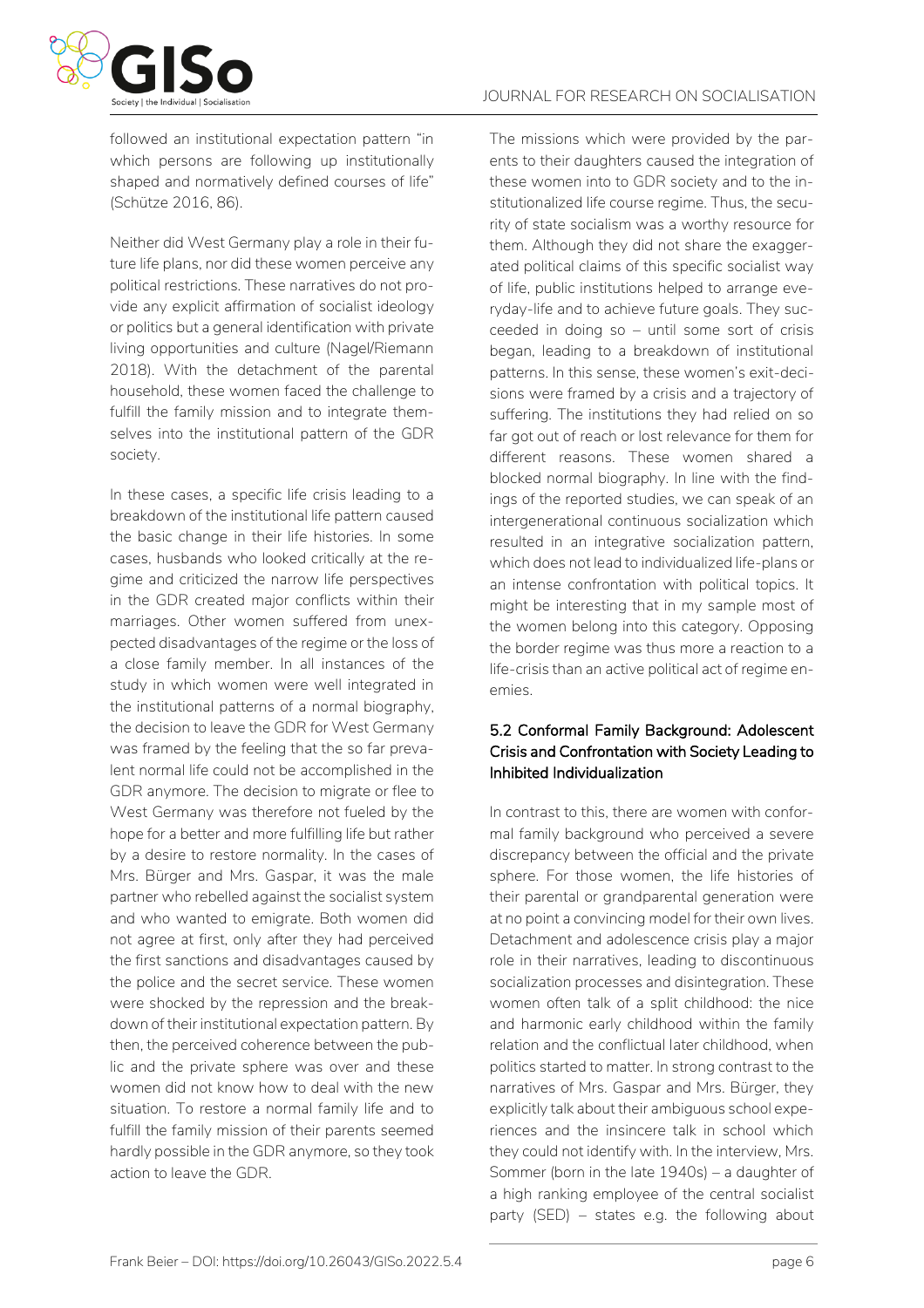

political education in school: "I did not understand: Why was is it the bad West? For me it was the beautiful West!"

Mrs. Sommer explicitly opposes the enemy scheme of socialist education, starting an individual acquisition of a different world- and self-concept. The division between west and east is a major topic in her narrative. These women more or less questioned the lifestyle of their parents, leading to conflicts in the intergenerational order. Mrs. Sommer says she had a "good father" in her early childhood but in her adolescence, there were more and more conflicts that led to a total loss of contact for a certain while: "[L]ater, we did not talk to each other for some years." As she decided to try to get out of the GDR she went to her father; She remembers the situation like this:

*"[W]ell, I would not need to tell you; actually I did not want to tell you at all; but I tell you; because I do know – now that I applied for migration – now YOU will need to come to your comrades and have to give a statement; what your BAD daughter made; that's why I tell you and that you don't faint; that's why I tell you and besides that, it's none of your business at all."*

These women perceive and describe themselves as "rebellious." While for some women western pop culture became more and more important, leading to conflicts with teachers and the police, others engaged in church. Either way, these women had to experience how the regime intervened in their personal life. Disadvantages in school, in their vocational training, or at work enforced a distance to the state, leading on to major complications and sometimes even surveillance by the secret service. Other than the women assimilating to the society of the GDR, the GDR represented a totalitarian state and a dictatorship for these women (similar see Miethe 1999). For them, leaving the GDR towards West Germany constituted an oppositional act, framed by the notion of leaving this unjust and threatening state. These women knew about the danger of getting imprisoned. However, entering the prison, these women literally feared for their lives since they thought they could be brought to a concentration camp.

It is quite obvious that these women were not able to identify with the closed self- and worldconcepts in the GDR. They were looking for alternatives which were hard to conceive since, apart from private contacts, there were no alternative discourses in the public sphere. In this sense, a basic challenge in these women's late adolescence was to find an individual way of living and a coherent self- and world-concept. This becomes obvious in many narratives and can be illustrated with the following quote from an interview with Mrs. Fischer (born in the 1950s):

*"There must be a different life, um, besides that in a small town, right? Well, a different life than 'Plattenbau' [typical GDR panel constructed buildings] and, um, married with 23 and labor union holidays, well, I knew that! Well, I knew I did not want THAT, I don't, but I did not know what I wanted, but I knew, what I did not want; […] that life, um, that was too narrow."*

Neither did the GDR offer opportunities for the development of a worthy perspective for one's own live, nor were there chances to deliberate on possible concepts. The society of West Germany thus became a place of belonging for these women since they hoped for a chance to achieve an individual live perspective there. It seems that these women probably might have engaged in oppositional groups (and some of them indeed did to some extent) if they just would have had the opportunity. In contrast to the women who followed an institutional expectation pattern, these women actively confronted themselves with socialist ideology and seemed to be quite close to modern socialization concepts, describing socialization as individualization, biography work, and the development of autonomy through adolescence crisis. Intergenerational conflicts enforce the specific development task of finding an individual way of life in a collectively organized society. These conflicts were especially heavy if the parents actively agreed with the system or were – in the eyes of their daughters – not oppositional enough. For these women, West Germany thus represented a place where they hoped to find conditions for a more autonomous live and to open up blocked individualization processes.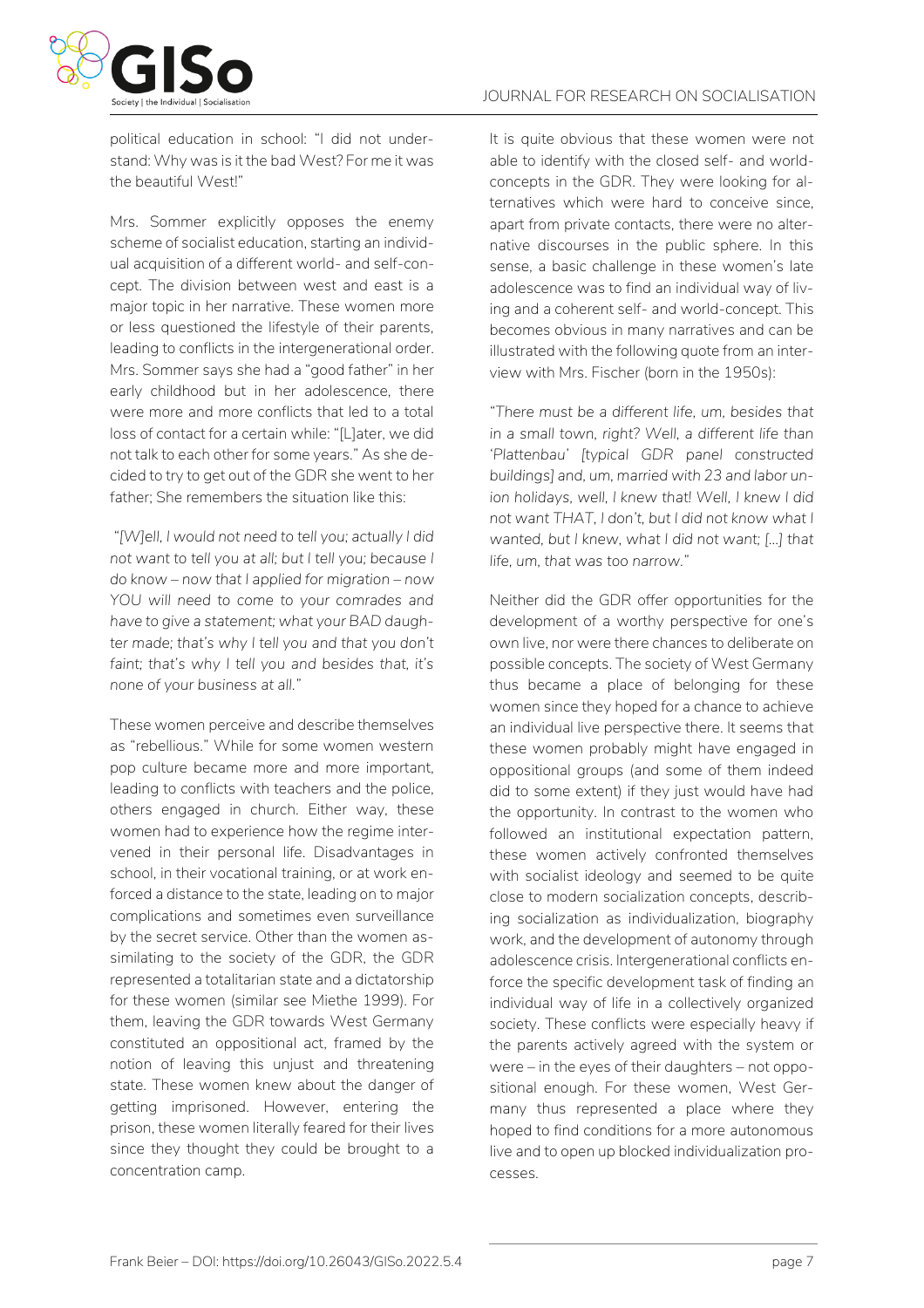

#### 5.3 Oppositional Family Background: Familiarization and Exclusion Processes Leading to Blocked Withdrawal Spaces

In contrast to the disintegrative socialization patterns, women who grew up in some sort of parallel society developed a very critical and even oppositional attitude towards the socialist regime as well. However, they were not struggling with finding an individualized way of living since they experienced some kind of community of shared values and perspectives. These women talk about their childhood as being nice and protected since family and peer networks supported a lot of solidarity. However, these nice childhoods were threatened by state organizations and rituals. Taking part in the youth mass organization was not seen as a joyful and useful leisure activity but as a burden or even a threat. School and other institutions were seen as representatives of an authoritarian state. To illustrate these childhood and school memories, which are very different compared to those presented before, we can have a closer look at Mrs. Glöckner's (born in the 1950s) narrative in which she states:

*"But we were scared as kids, right? We already felt the burden of the system and in which direction things will develop. […] And I did not go to after-school activities. There was this group building, they arranged that – I didn't like that, right? We stayed more in our community and it was good like that."* 

These women withdrew into private spheres and tried not to participate in collective actions or rituals. This was criticized by state authorities, for example when they did not participate in elections. In fact, there are many hints that the SED regime tolerated such private alternative lifeworlds to a certain extent since this reduced the oppositional pressure on public institutions. The family life-arrangement described by Schütze (2014, 172f.) can thus be found in these biographical narratives, including reports of close and trustful private relationships within the family but also within the regional community – but a bigger mistrust against public institutions in contrast.

*"My childhood was nice because we stayed among ourselves; I did not have anything to do* 

*with the children who were raised with strictness – like FDJ or pioneers and all that stuff –; we did not have anything to do with them and we actually also did not want to; maybe my parents did not want that as well, but we actually never talked about that; we played a lot outside and were raised differently, more free, and not in sports organizations or other stuff; that was good. I also liked that I did not need to go to kindergarten."* 

In contrast to the women raised in conformal families, these women did not get in conflict with their parental or grandparental generation, and in contrast to women in adapted families, they did not perceive a family mission to integrate themselves into the institutional pattern of society. Instead, these women were socialized in a parallel lifeworld, which separated itself as far it was possible from the socialist society. Although they experienced disadvantages within official institutions, these conflicts did not result in a general questioning or discussion of socialist and non-socialist world- and self-concepts. Instead, all socialist ideas were completely rejected as a totalitarian ideology. This resulted in the challenge to find ways and strategies of dealing with the official expectations conceived as a burden and illegitimate intervention into their personal lives connected with living conditions which were perceived as "modest" without any perspective for individual progress. "[W]e were fed up; you could not buy anything; one wanted to travel; right? Not just with a cold shower in a trailer; and even for that, you had to be lucky […]; at the Baltic sea […], that was supposed to be a luxury holiday."

The desire to finally leave the country grew over time and in these cases, the start of an own family was the crucial driving force behind it. The women did not want their children "to grow up in this crappy state," as Mrs. Glöckner states. In these cases, the decision to proceed was often made together with their husbands. Both shared a common world (see Berger/Kellner 1965) that was incoherent with the socialist state. They perceived themselves living in some sort of incompatible second society with a western lifestyle which could not be played out in the GDR.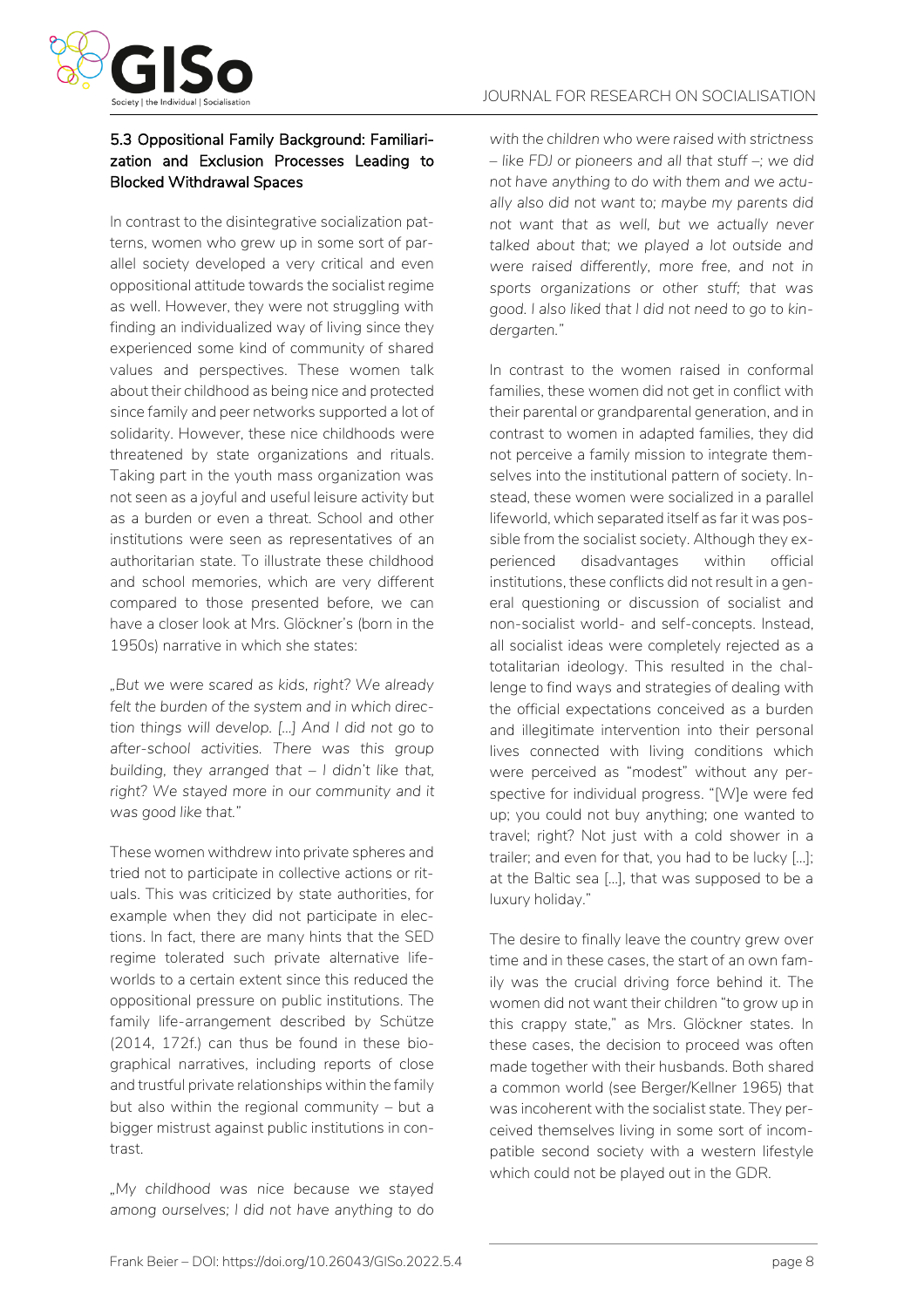

This again constitutes a major contrast to the women who actively confronted themselves and their parents with socialist society and tried to find individualized ways of living. In the oppositional family backgrounds, women perceived prosecution and restrictions by educators and other state authorities very early in their lives and thus withdrew from any confrontation with socialist ideology, which they totally refused instead. However, they did not report of intergenerational conflicts but only of conflicts with public institutions. Biographical decisions are disrupted by these actors and the state is seen as an illegitimate intruder into the private domain, limiting the freedom in raising their own children as well as other crucial aspects of private life, such as career perspectives. These women experienced disadvantages or even prosecution by state institutions because they drew back from the common civil duties of citizens of the socialist system (like taking part in faked elections or being a member of some socialist organizations). However, they were not only excluded and marginalized within public institutions but also within their private spheres. For those women, even this withdrawal space was blocked and the decision to migrate thus embodied the only way of getting out of reach of state authorities. Migration was a reaction to denied possibilities for them to act freely in private spheres.

### 6. BIOGRAPHY BLOCKADES: A CONCEPT TO EXPLAIN OPPOSITIONAL ACTION AGAINST THE BORDER REGIME OF THE GDR

The illustrated results demonstrate that the interviewed women balanced out the double culture of private and public spheres in the GDR very differently. All the interviewed women decided to leave the GDR at some point in their lives, although they knew that they would have to face many disadvantages. It is the major thesis of this paper that the migration processes of all these women can be described as reactions to blocked biographies. But these blockades developed very differently, depending on how the women experienced their family background and shaped their future life: Women who were raised in conformal families tended to individualize themselves, questioning the way of life of their parents. The institutionalized normal biography and the role model of a socialist woman who starts a career and a family after moving out of the parental household was not sufficient and the socialist life perspectives seemed too narrow for them. However, there were only very limited chances for alternative life conceptions in the GDR. Migrating to West-Germany in these cases was an explicit political act. They opposed against the unjust border regime, which cut off individual rights and the chances to fulfill individual life plans. In accordance with the biographical studies of Geulen (1998), Bock (1999, 2006), and Miethe (2002), these women experienced discontinuous socialization within their respective families. To act differently towards socialist society in comparison to the way of life of their parents, characterized their individualization process.

In maximum contrast to this type, other women were raised to integrate themselves into socialist society and to follow the life course regime. Adapted families did not face any major conflicts with the regime. Women, raised in these families, did not perceive the GDR as a totalitarian regime but more as a protective institutional framework. Surprisingly, these women opposed the border regime and committed themselves to migrate to West Germany. In all of these cases, the institutional pattern broke down for them at a certain stage in their biography. That was often connected to a husband or partner with a western orientation and some sort of marriage crisis. In reaction to this life crisis, these women agreed to the migration to West Germany which started a trajectory of suffering, because for the first time in their life they had to face sanctions and prosecution by state authorities. The biographies of these women equal a habitus formation which Nagel and Riemann called the "learned GDR citizen" (Nagel/Riemann 2018, 19). There were no hints that they would oppose the SED regime until a crisis destroyed their normal biography. The migration process is a coping strategy of this crisis, hoping to restore the normal biography in West Germany again.

When women perceived their family background as oppositional, the family sphere became the most important socialization context in the biographies. They feared sanctions and experienced disadvantages in public spheres. The state threatened the private lifeworld which was the major motive of these women to leave the GDR.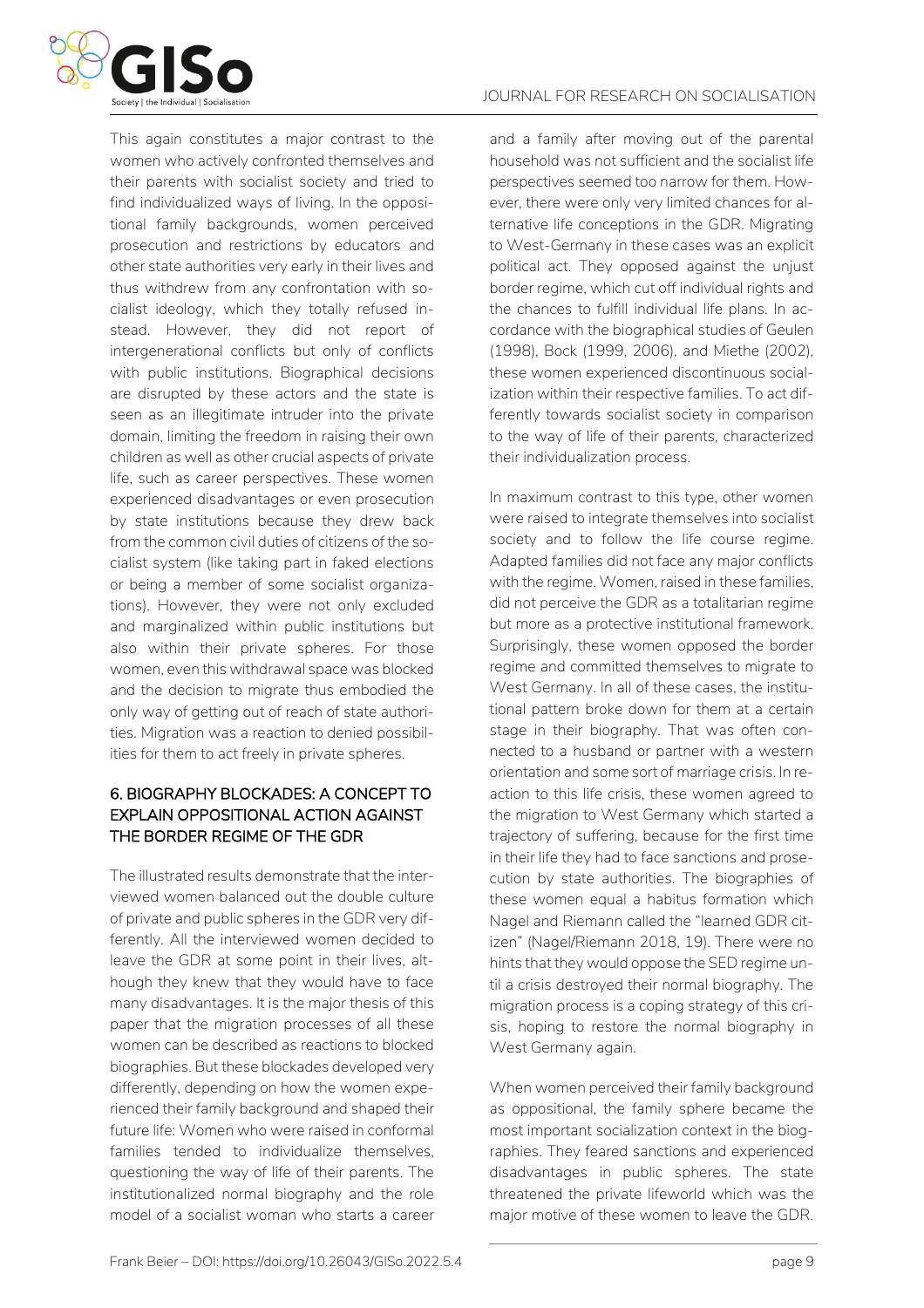

These women opposed against the border regime because they perceived an illegitimate intervention of the state into to their private spheres. Thus, we can talk of blocked private withdrawal spaces in their biographies.

Families reproduced lifestyles and influenced the way the younger generation shaped their future life in the GDR. The relation of family and state is thus crucial to understand the stability of an autocratic system. However, migration decisions were rare. Most of the people may have made similar experiences as the women in the presented study. "Illegal" migration was not a direct result of a specific family background or a specific deviant socialization process but rather a reaction to different kinds of blocked biographies which developed as a consequence of deliberating life course perspectives framed by different family backgrounds. Migration was an attempt to unblock them.

#### **REFERENCES**

Alheit, Peter/Bast-Haider, Kerstin/Drauschke, Petra (2004): Die zögernde Ankunft im Westen. Biographien und Mentalitäten in Ostdeutschland. Frankfurt am Main: Campus-Verlag.

Beier, Frank (2018): Verwaltete Lebensläufe im Spannungsverhältnis zwischen Vergemeinschaftung, Individualisierung und Biografie am Beispiel von ehemals politisch inhaftierten Frauen in der DDR. In: Schilling, Elisabeth (Hrsg.): Verwaltete Biografien. Wiesbaden: Springer VS, 249–274.

Berger, Peter/Kellner, Hansfried (1965): Die Ehe und die Konstruktion der Wirklichkeit: Eine Abhandlung zur Mikrosoziologie des Wissens. In: Soziale Welt, 16 (3), 220–235.

Bock, Karin (1999): Politische Sozialisation in der Drei-Generationen-Familie. Eine qualitative Studie aus Ostdeutschland. Opladen: Leske + Budrich.

Bock, Karin (2006): Politische Sozialisationsprozesse in Drei-Generationen-Familien aus Ostdeutschland. Ergebnisse einer qualitativen Studie. In: Schüle, Annegret/Ahbe, Thomas/Gries, Rainer (Hrsg.): Die DDR aus generationengeschichtlicher Perspektive. Eine Inventur. Leipzig: Leipziger Universitäts-Verlag, 377–398.

Dausien, Bettina (1997): , Weibliche Lebensmuster' zwischen Erfahrung, Deutung und Tradition. In: Mansel, Jürgen/Tölke, Angelika/Rosenthal, Gabriele(Hrsg.): Generationen-Beziehungen, Austausch und Tradierung. Opladen: Westdeutscher Verlag, 231–243.

Fulbrook, Mary (2005): The People's State. East German Society from Hitler to Honecker. New Haven/London: Yale University Press.

Fulbrook, Mary (2006): Generationen und Kohorten in der DDR. Protagonisten und Wiedersacher des DDR-Systems aus der Perspektive biographischer Daten. In: Schüle, Annegret/Ahbe, Thomas/Gries, Rainer (Hrsg.): Die DDR aus generationengeschichtlicher Perspektive. Eine Inventur. Leipzig: Leipziger Universitäs-Verlag, 113–130.

Geißler, Gert (2008): Auslese im allgemein bildenden Schulwesen der DDR. Eine kleine Betrachtung zur Bildungsgerechtigkeit mit einem Blick auf hundert Jahre deutsche Schulgeschichte. In: Barkleit, Gerhard/Kwiatkowski-Celofiga, Tina (Hrsg.): Verfolgte Schüler – gebrochene Biographien. Zum Erziehungs- und Bildungssystem der DDR. Dresden: Sächsiche Landeszentrale für politische Bildung, 59–76.

Geulen, Dieter (1998): Politische Sozialisation in der DDR. Autobiographische Gruppengespräche mit Angehörigen der Intelligenz. Opladen: Leske + Budrich.

Grunenberg, Antonia (1990): Aufbruch der inneren Mauer. Poltik und Kultur in der DDR 1971– 1990. Bremen: Tremmen.

Huinink, Johannes/Wagner, Michael (1995): Partnerschaft, Ehe und Familie in der DDR. In: Huinink, Johannes/Mayer, Karl Ulrich (Hrsg.): Kollektiv und Eigensinn. Lebensverläufe in der DDR und danach. Berlin: Akademie Verlag, 145–187.

Janssen, Wiebke (2010): Halbstarke in der DDR. Verfolgung und Kriminalisierung einer Jugendkultur. Berlin: Links.

Kreher, Simone (2002): Continuity and change over the generations. In: The History of the Family, 7 (2), 83–205.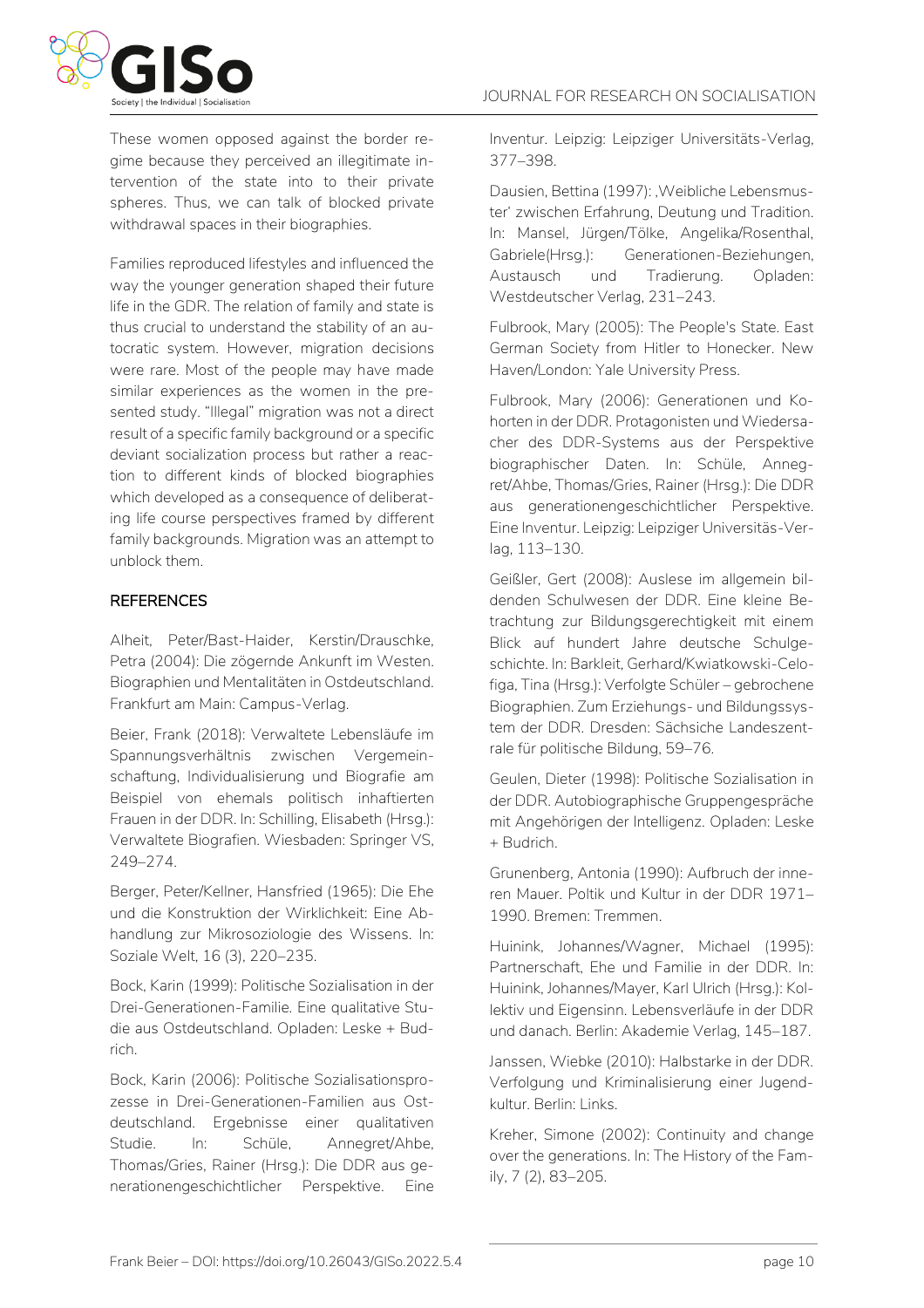

Lemke, Christiane (1991): Die Ursachen des Umbruchs 1989. Politische Sozialisation in der ehemaligen DDR. Opladen: Westdeutscher Verlag.

Madarász, Jeanette (2013): Economic Politics and Econmic Politics and Company Culture. The Problem of Routinisation. In: Fulbrook, Mary (Hrsg.): Power and Society in the GDR, 1961– 1979. The 'Normalisation of Rule'? New York: Berghahn Books, 52–75.

Meier, Uta (1991): Weibliche Normalbiographie, Geschlechtsspezifik und Reproduktionsarbeit. In: Melzer, Wolfgang/Heitmeyer, Wilhelm/Liegle, Ludwig/Zinnecker, Jürgen (Hrsg.): Osteuropäische Jugend im Wandel. Ergebnisse vergleichender Jugendforschung in der Sowjetunion, Polen, Ungarn und der ehemaligen DDR. Weinheim/München: Juventa, 221–236.

Michalzik, Martin (1994): "An der Seite der Genossen…". Offizielles Jungendbild und politische Sozialisation im SED-Staat. Zum Scheitern der sozialistischen Erziehung in der DDR. Melle: Verlag Ernst Knoth.

Miethe, Ingrid (1999): Frauen in der DDR-Opposition. Lebens- und kollektivgeschichtliche Verläufe in einer Frauenfriedensgruppe. Opladen: Leske + Budrich.

Miethe, Ingrid (2002): East German Dissident Biographies in the Context of Family History. Interdependence of Methodological Approach and Empirical Results. In: The History of the Family, 7 (4), 207–224.

Miethe, Ingrid (2006): Die 89er als 68 des Ostens. Fallrekonstruktive Untersuchungen in einer Frauenfriedensgruppe der DDR. In: Schüle, Annegret/Ahbe, Thomas/Gries, Rainer (Hrsg.): Die DDR aus generationengeschichtlicher Perspektive. Eine Inventur. Leipzig: Leipziger Universitäts-Verlag, 355–371.

Miethe, Ingrid (2007): Bildung und soziale Ungleichheit in der DDR. Möglichkeiten und Grenzen einer gegenprivilegierenden Bildungspolitik. Opladen/Farmington Hills: Budrich.

Nagel, Ulrike/Teipen, Christina/Velez, Andrea (2005): Die Macht der Verhältnisse und die Stärke des Subjekts: eine Studie über ostdeutsche Manager vor und nach 1989; zugleich eine biographietheoretische Erklärung für Stabilität und Instabilität der DDR. In: Zeitschrift für qualitative Bildungs-, Beratungs- und Sozialforschung, 6 (2), 269–294.

Nagel, Ulrike/Riemann, Gerhard (2018): Leben in der Konsensdiktatur: Eine Fallstudie zur Biographie von Gabi Friedrich. In: Garz, Detlef/Nagel, Ulrike/Wildhagen, Anja (Hrsg.): Biographische Erfahrungen im Sozialismus. Analysen des Lebens im ,so anderen Land' der DDR. Opladen: Barbara Budrich Verlag, 15–44.

Neubert, Erhart (1998): Geschichte der Opposition in der DDR 1949–1989. Berlin: Ch. Links.

Niethammer, Lutz (1996): Biografie und Biokratie. Nachdenken zu einem westdeutschen Oral History-Projekt in der DDR fünf Jahre nach der deutschen Vereinigung. In: Mitteilungen aus der kulturwissenschaftlichen Forschung, 19 (37), 370–387.

Punamäki, Raija-Leena/Qouta, Samir R./El Sarraj, Eyad (2010): Nature of torture, PTSD, and somatic symptoms among political ex-prisoners. In: Journal of traumatic stress, 23 (4), 532–536.

Richmond, Kim (2010): Negotiating 'Femininity' in the GDR Prison Narrative: Discourses of Character Development and Incorrigibility in Elisabeth Graul's Die Farce (1991). In: German Life and Letters, 63 (3), 345–353.

Rosenthal, Gabriele (2000): Historische und familiale Generationenabfolge. In: Kohli, Martin/Szydlik, Marc (Hrsg.): Generationen in Familie und Gesellschaft. Wiesbaden: VS Verlag für Sozialwissenschaften, 162–178.

Schütze, Fritz (1983): Biographieforschung und narratives Interview In: Neue Praxis, (3), 283– 293.

Schütze, Fritz (2014): Kollektiva in der Identitätsentwicklung. In: Garz, Detlef (Hrsg.): Wie wir zu dem werden, was wir sind. Sozialisations-, Biographie- und Bildungstheoretische Aspekte. Unter Mitarbeit von Boris Zizek. Wiesbaden: Springer VS, 115–188.

Schütze, Fritz (2016): Sozialwissenschaftliche Prozessanalyse. Grundlagen der qualitativen Sozialforschung. Opladen: Barbara Budrich Verlag.

Schwartz, Michael (2005): Emanzipation zur sozialen Nützlichkeit: Bedingungen und Grenzen von Frauenpolitik in der DDR. In: Hoffmann, Dierk